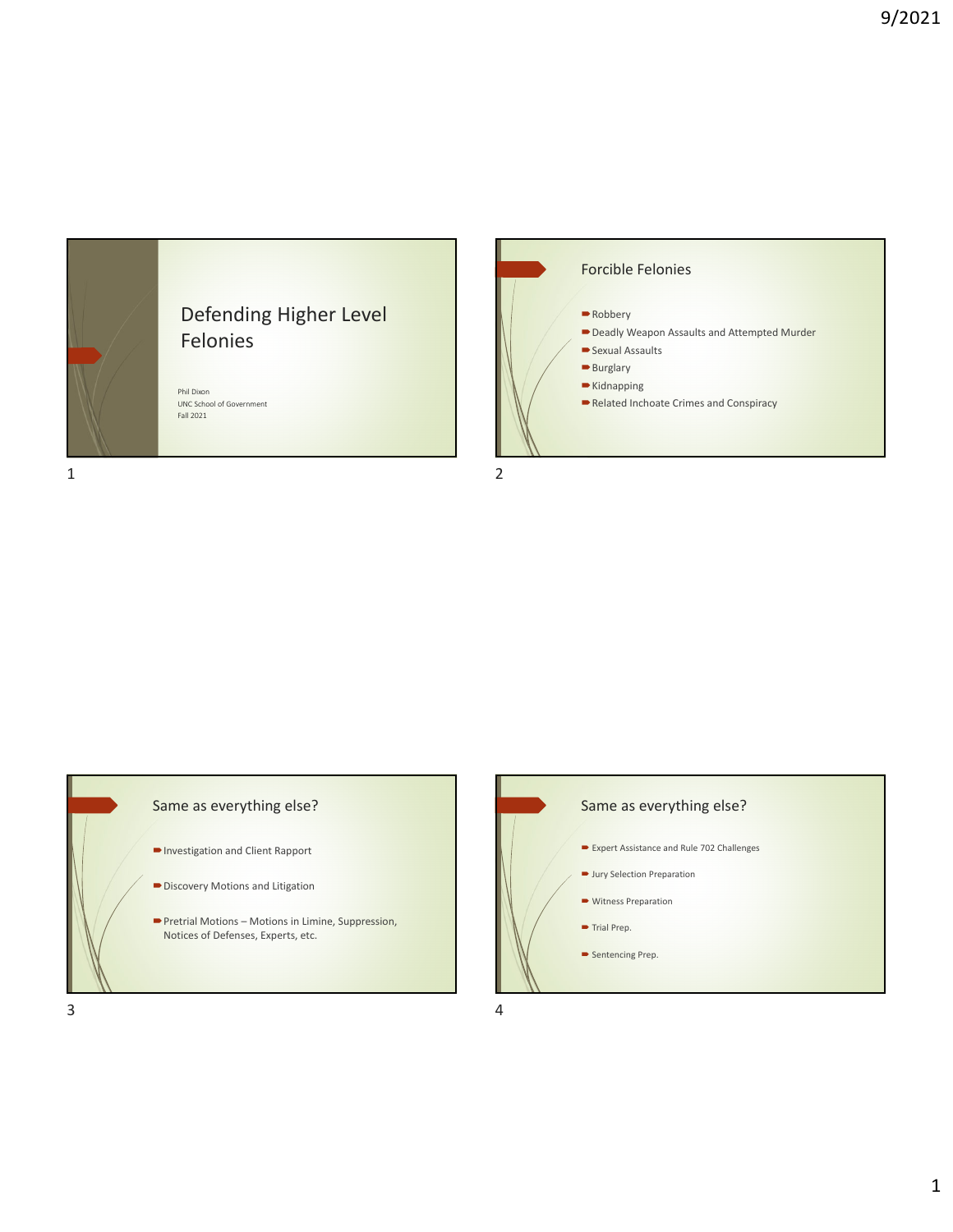





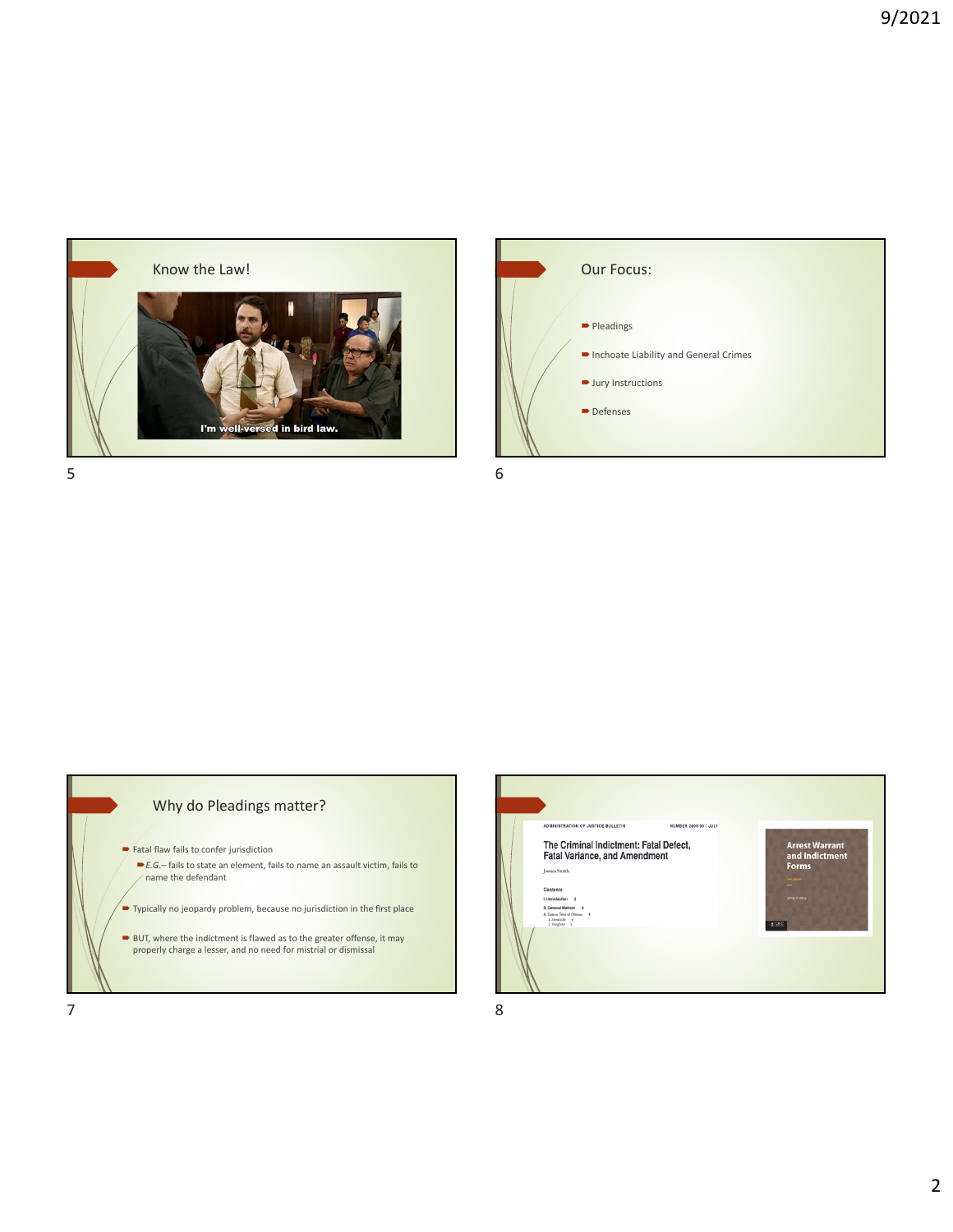







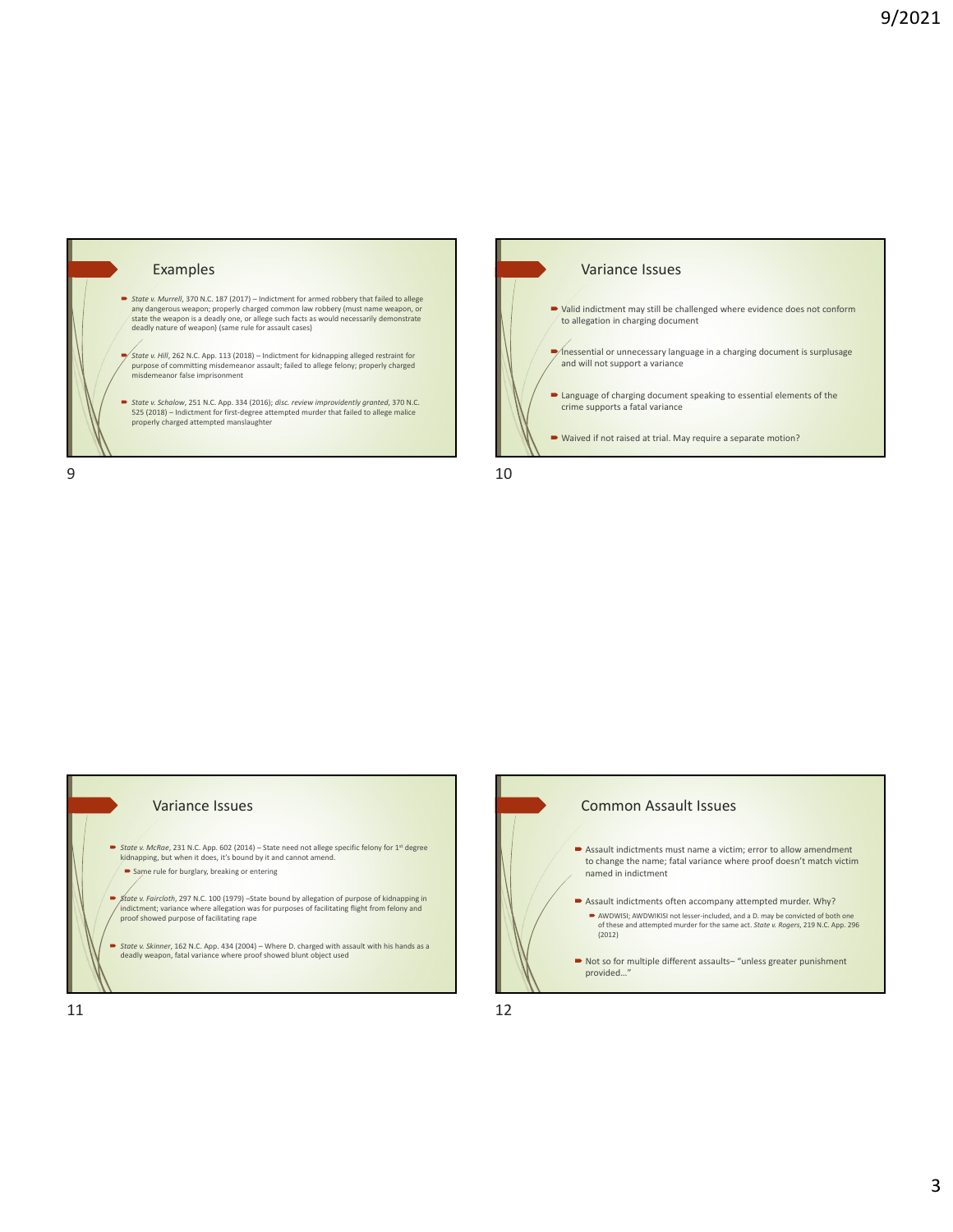





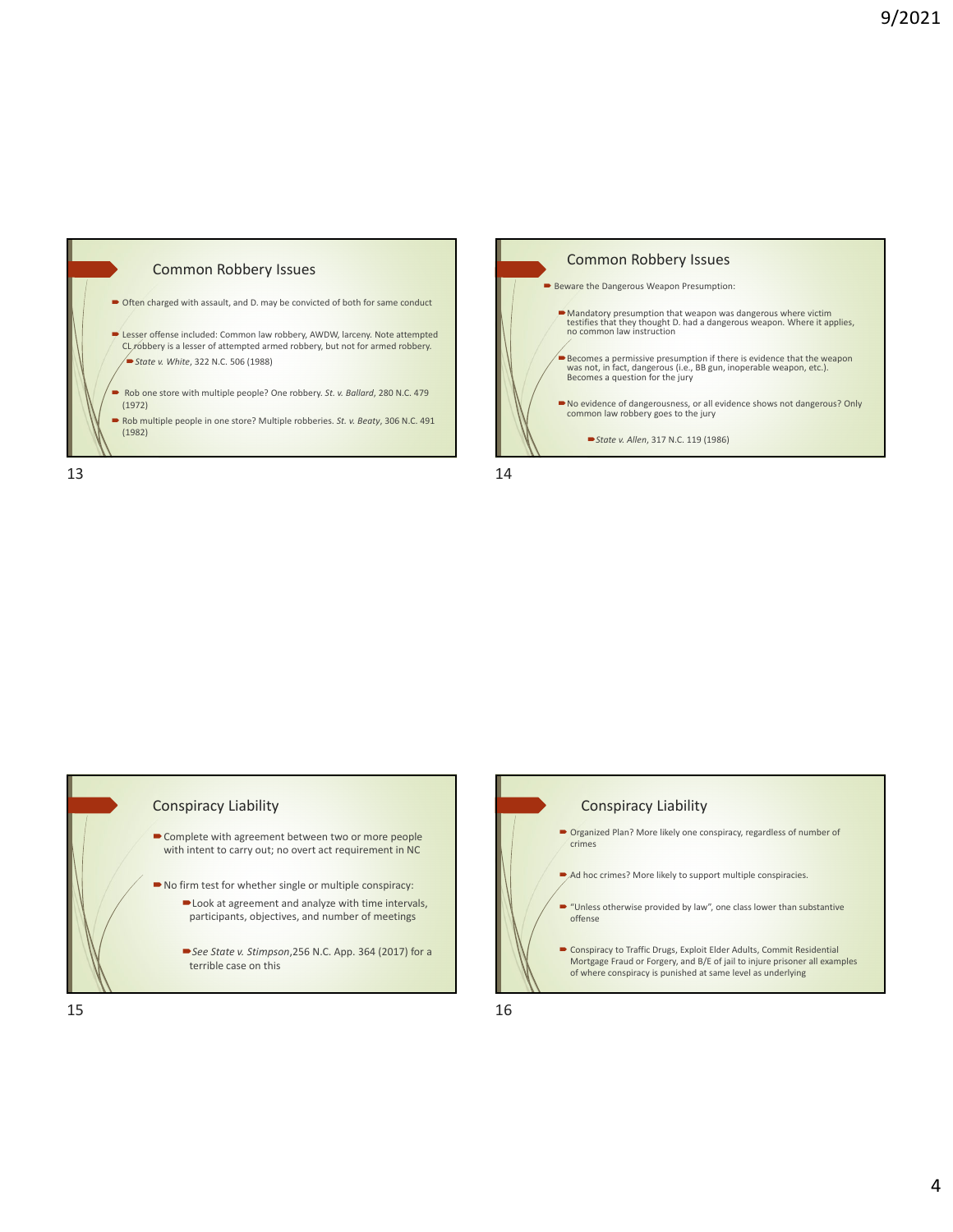





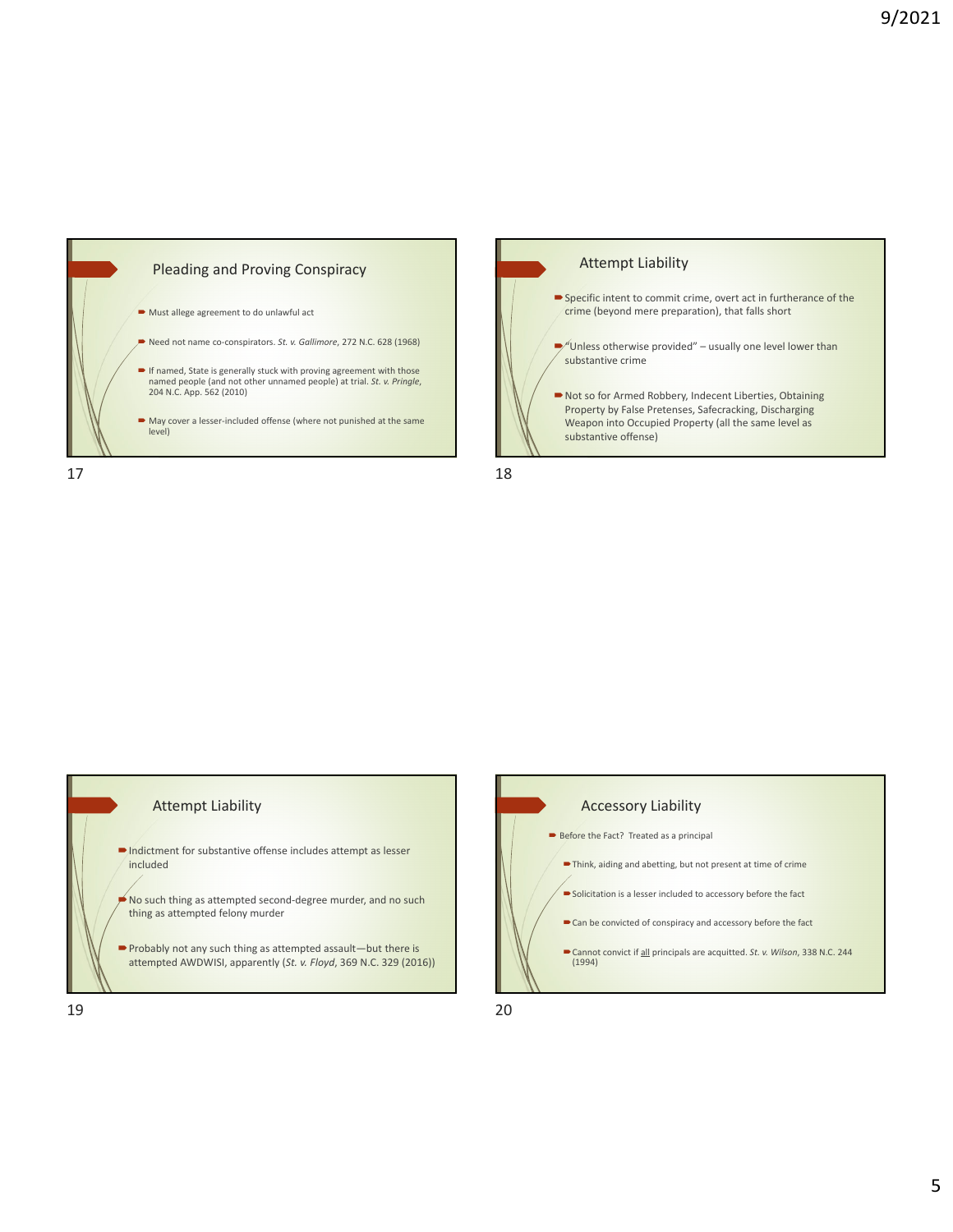





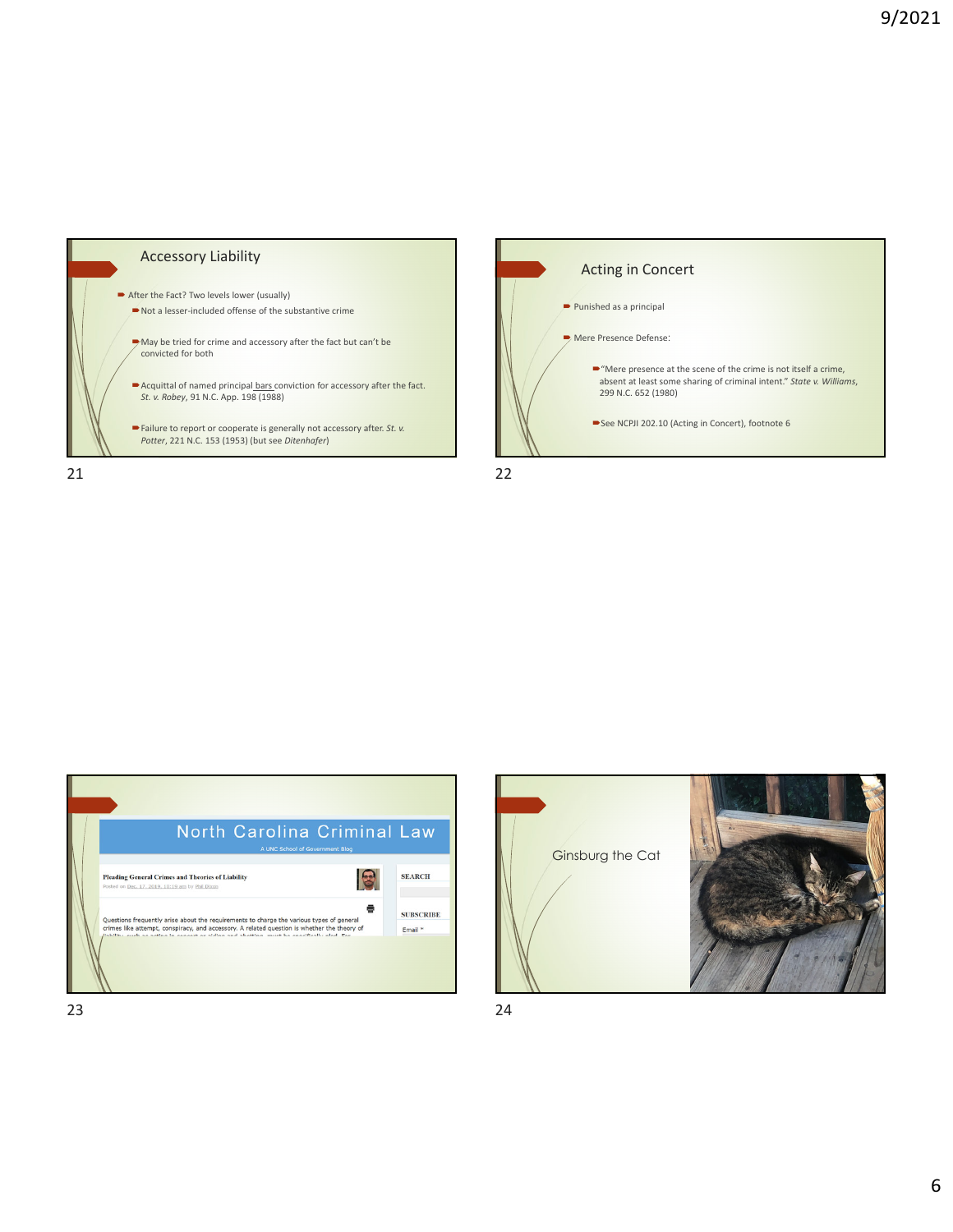





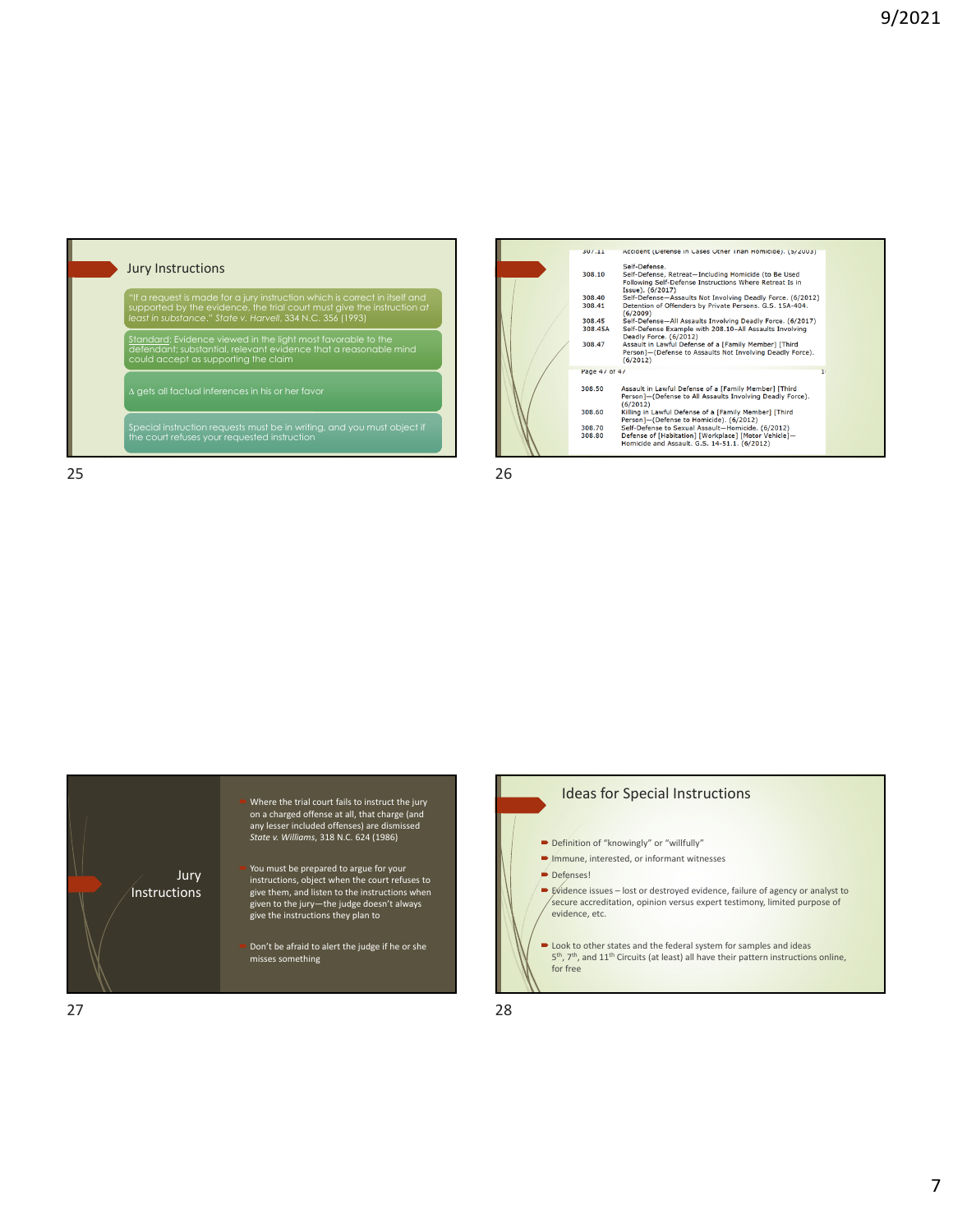



 $29$  30